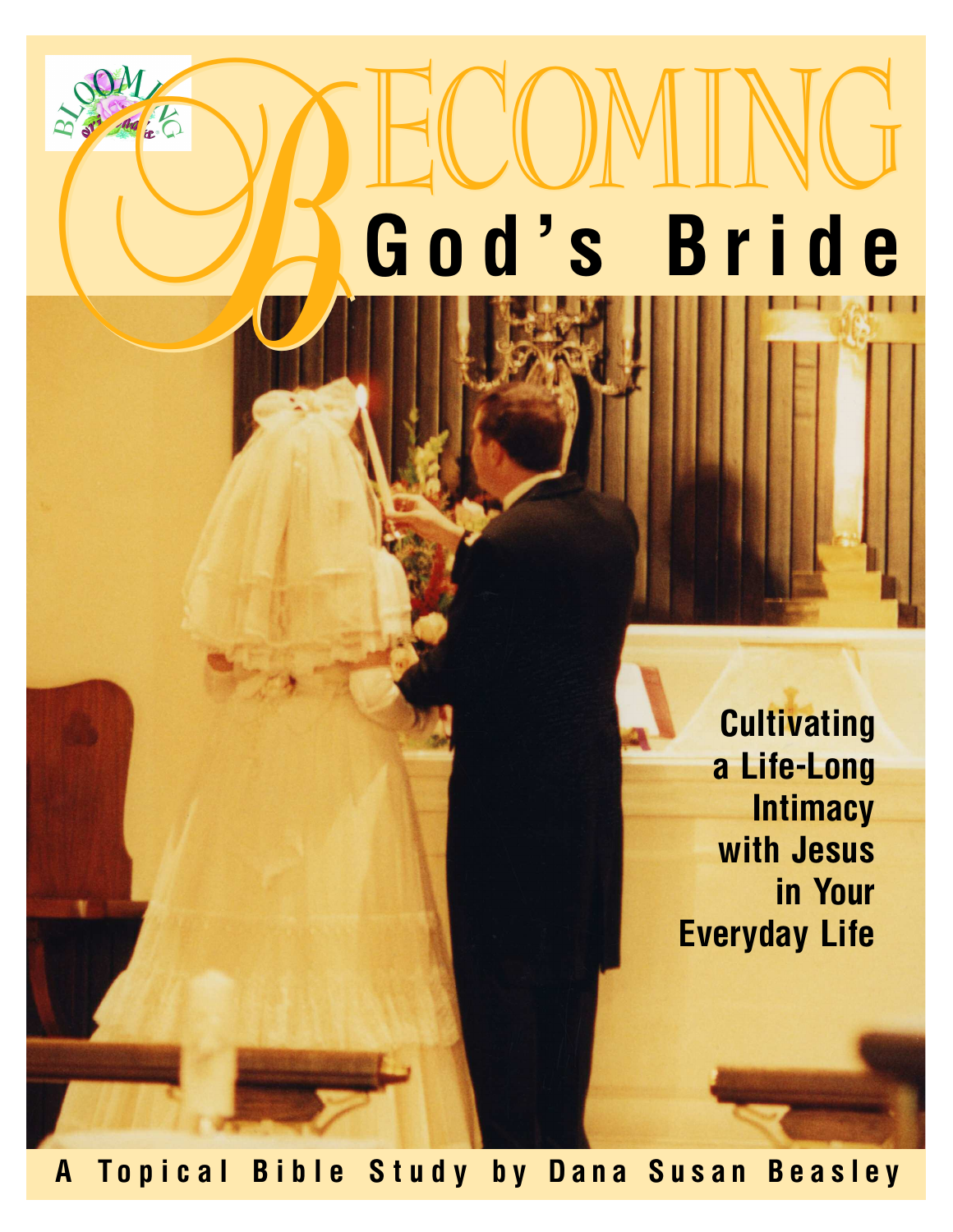Copyright © 2008 by Dana Susan Beasley. Photos by Dan Neal.

Published by Blooming Originals, A Publishing Creation of AngelArts, 3107 West Colorado Avenue #303, Colorado Springs, Colorado 80904, [www.angelarts.biz,](http://www.angelarts.biz) [www.angelartswebstore.com](http://www.angelartswebstore.com)

#### **All Rights Reserved**

No part of this book may be reproduced or used in any form without permission from the publisher. The original purchaser is hereby granted permission to print the pages for personal, family, and group Bible study.

Copies of this may NOT be transmitted, stored, or recorded in any form without written permission from the publisher, AngelArts willl prosecute any violations of copyright law, including e-mail attachments or any other means.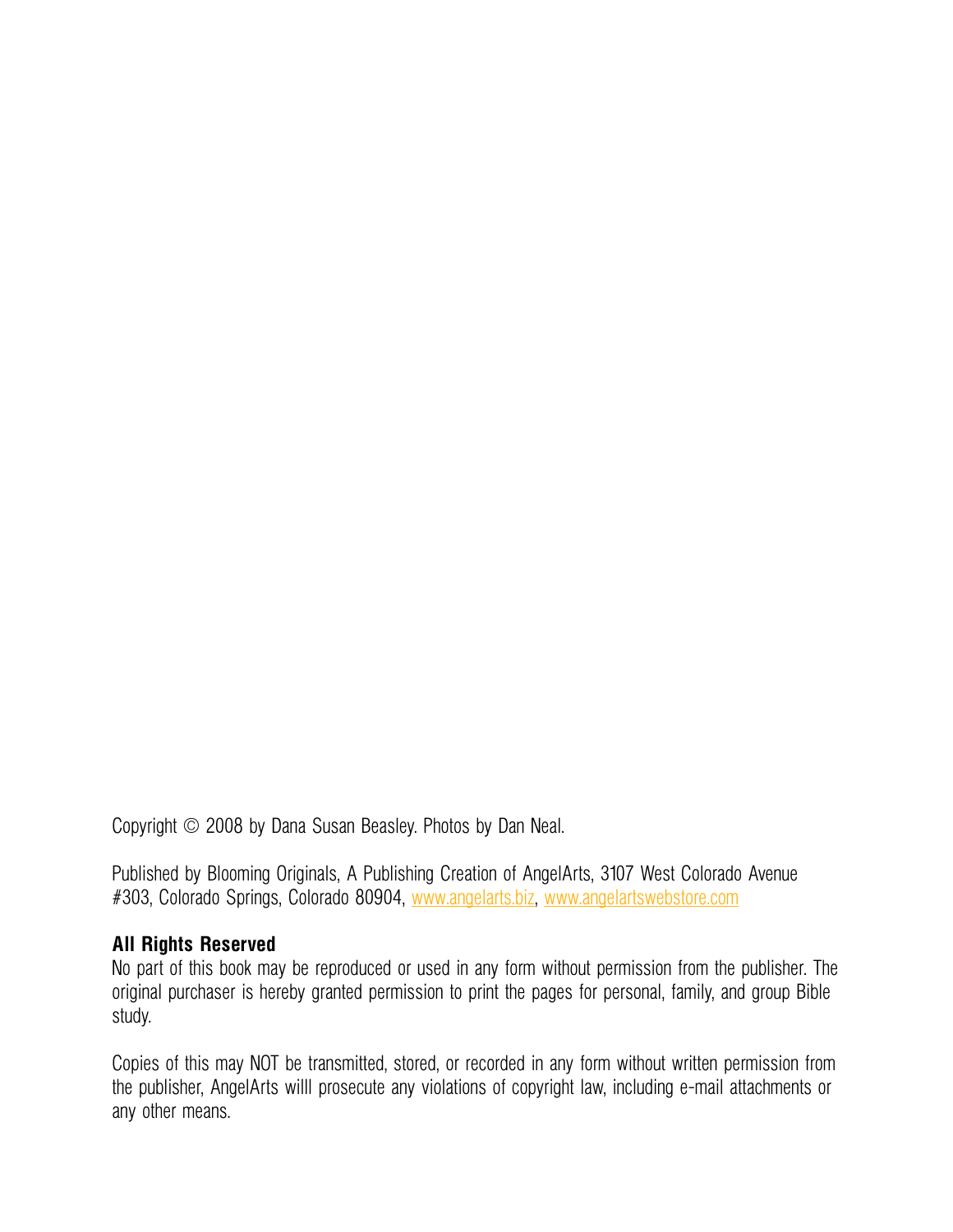### This book is dedicated to my dear husband who



calls me "wife for life," and my Lord who orchestrated our blind

date, dreamy weekends, a Christ-honoring wedding, our talented son, nearly 10 years of adventure-filled marriage, and now a new beginning with homeschooling!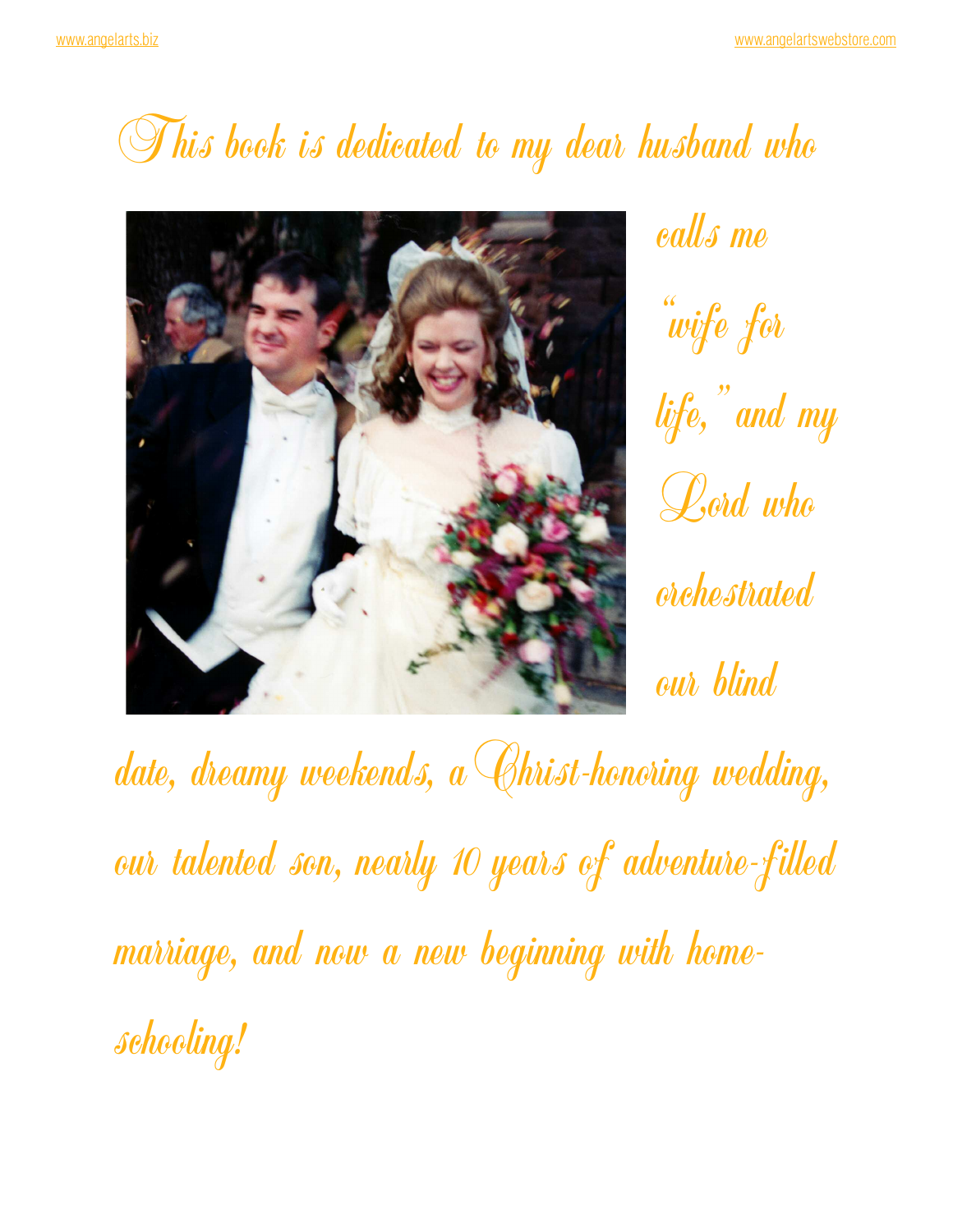Table of Contents

| <b>Falling in Love with the Bridegroom</b> |  |
|--------------------------------------------|--|
|                                            |  |
| <b>Falling in Love with the Bridegroom</b> |  |
|                                            |  |
| <b>Becoming God's Bride</b>                |  |
|                                            |  |
| <b>Becoming God's Bride</b>                |  |
|                                            |  |
|                                            |  |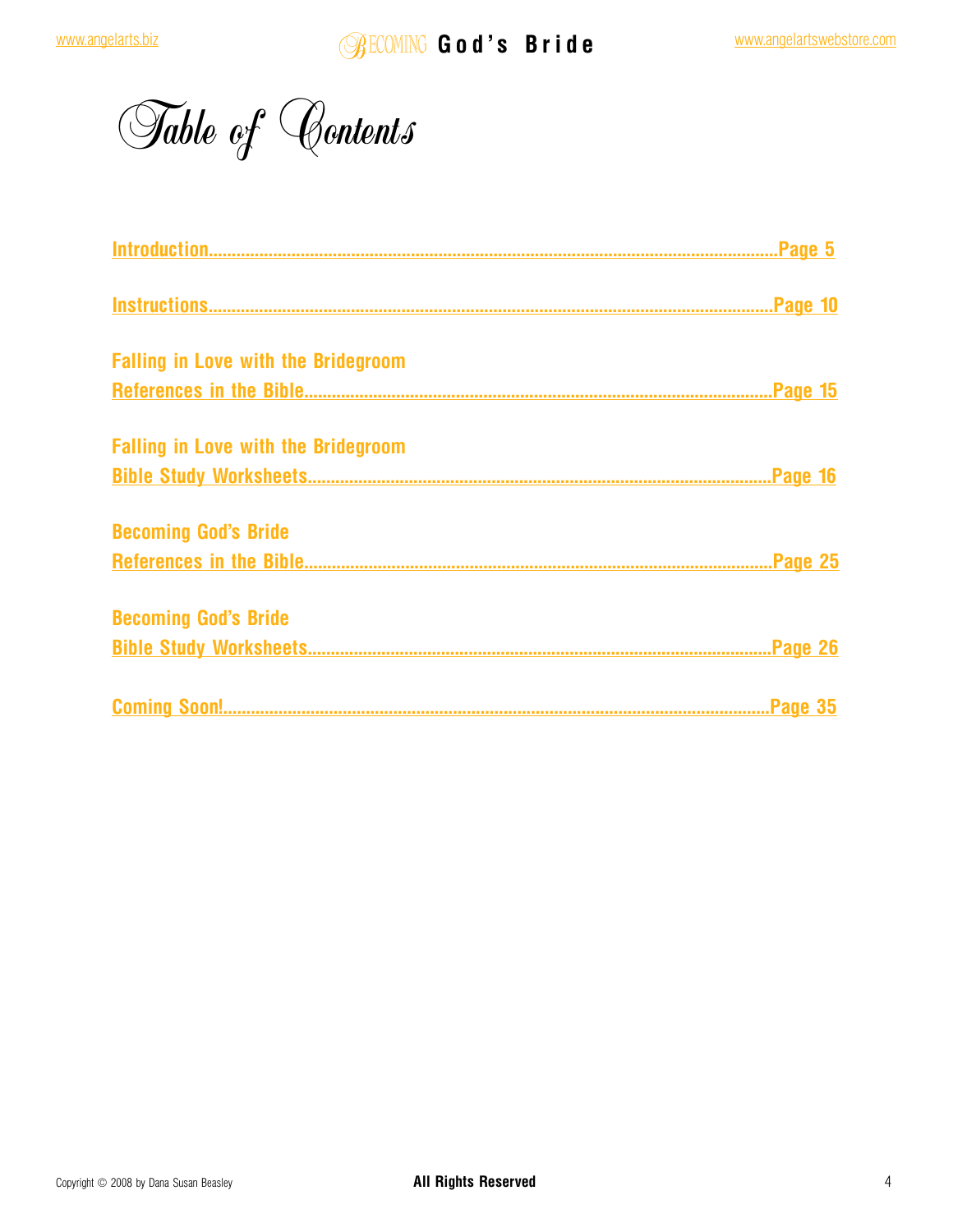## <span id="page-4-0"></span>**COMING God's Bride**

Cultivating a Life-Long Intimacy with Jesus in Your Everyday Life

## Introduction

Example young woman in college, God put it on my heart to become a wife, become a bride. I can remember praying for my future husband on the grounds of Glen Eyrie, a retreat center run by The Navigators. I felt certain tha a wife, become a bride. I can remember praying for my future husband on the grounds of Glen Eyrie, a retreat center run by The Navigators. I felt certain that *somehow* my future husband was *somewhere* on that same property! Yet, years passed and I did not meet the "one" I increasingly longed for, even though I felt strongly that I was called to be a wife and a mother. At times, the longing to find that intimate relationship became a painful hurt, especially when attending weddings. What was wrong with me that I couldn't meet anyone? Why was I so overlooked? I longed for my bridegroom, but God helped me realize what I really needed and wanted was a close intimate relationship with Him. Because He wanted a deep, intimate relationship with me. And through the years He wooed me as a bridegroom woos a bride.

Funny how God works—a funeral service for a fellow church member prompted some questions in my heart. The radiance of this woman—displayed through the remembrance of her by friends and family—inspired me to want to become such a beautiful person. I wanted to love as this woman had loved. Even to love the seemingly unimportant as she had loved, as Christ had loved.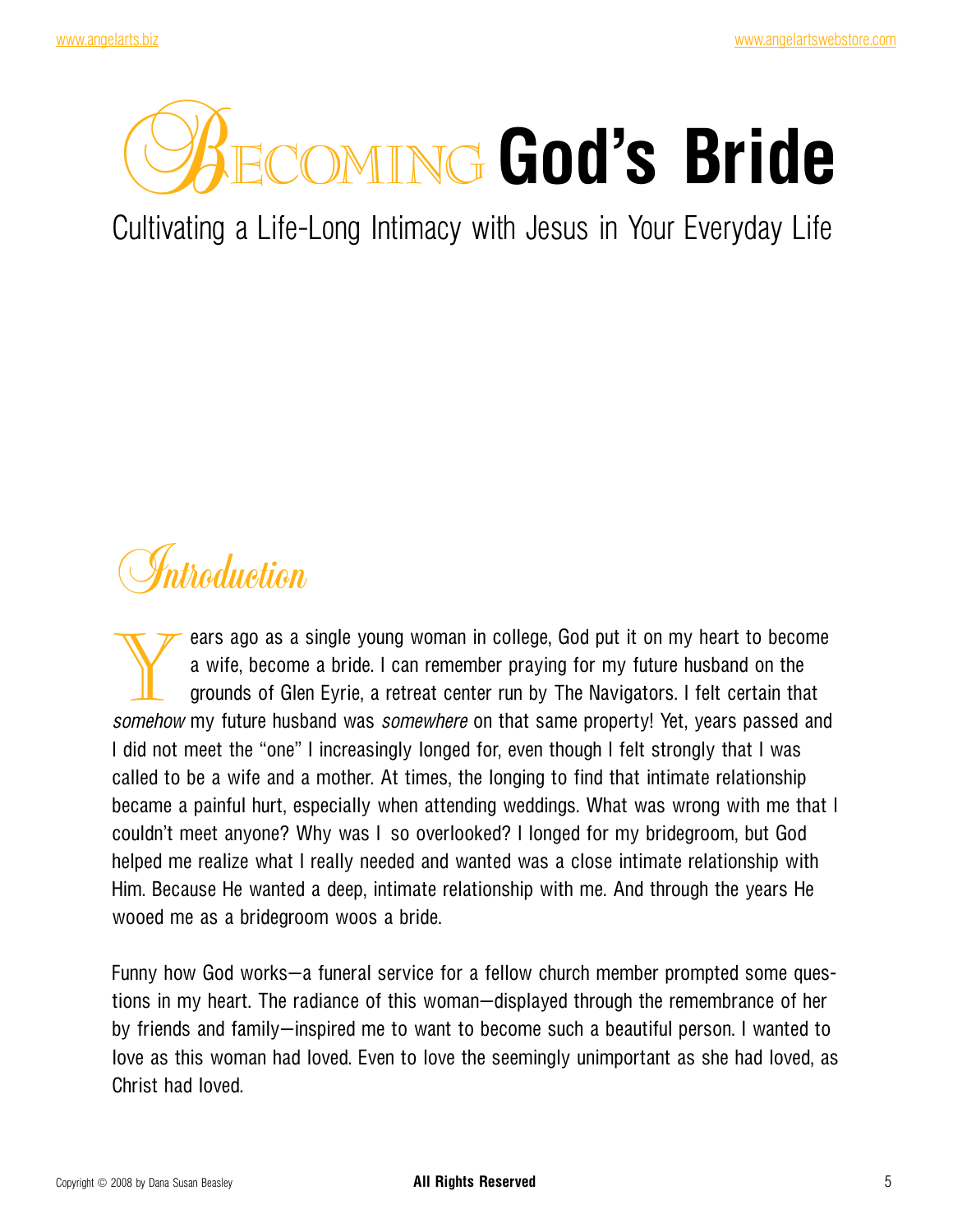I began to ask, "Why is it important to obey God— even in my weakest tendencies and in the midst of my constant apathy? How can I live my life as God's bride? How can I prepare myself to be a bride for my future husband?"

That day, love transformed me and God revealed himself in a special way—as the God who redeems my life from despair and hopelessness. "What does he want me to do?" I asked. *To follow him with whole-hearted devotion. He will shepherd me. He will take care of me.*

This experience deepened my desire to be a bride—to follow what I still believed was God's future calling on my life as a wife. And this experience deepened my desire to become more intimate with Christ—to become His bride. I wanted to be ready for Jesus to come back for me. I wanted to be a part of that great "Marriage of the Lamb" that the Apostle John describes in Revelation. I wanted to become closer and closer to Him—to be one with Him—and to see Him face to face. I saw that my relationship and forthcoming marriage was the best way to prepare for an eternal marriage with Christ. Because marriage is a picture of the relationship Jesus has with His church, the Bride.

This funeral experience was part of a long process of praying and searching on becoming a bride. Before I met my husband, I often felt lonely. I began to seek intimacy with God. I made many mistakes along the way and crashed down on my knees one painful May night. God answered in incredible grace and mercy.

He asked me that summer, "Would you be willing to not be married? Am I more important to you than your desire for a husband?" I answered, quaking and trembling, "Yes, Lord. You may do whatever you want."

Little did I know that at that very time God was orchestrating my first date with my future husband! That December, arranged by a mutual friend, Travis Kent Beasley and I met for a blind date at a Madrigal Dinner hosted by Glen Eyrie Castle. And yes, Travis *had* been on the grounds of Glen Eyrie and knew the same people I knew, just had been there at different *times.*

Three years later, through many joys, sorrows, trials, and lots and lots of waiting and continual giving my desires to the Lord, we were married in a beautiful Christ-honoring ceremony. I learned the focus of becoming a bride is not the wedding, but the marriage. Being a life-long bride—a "wife for life" as my husband calls it—is really the hard work!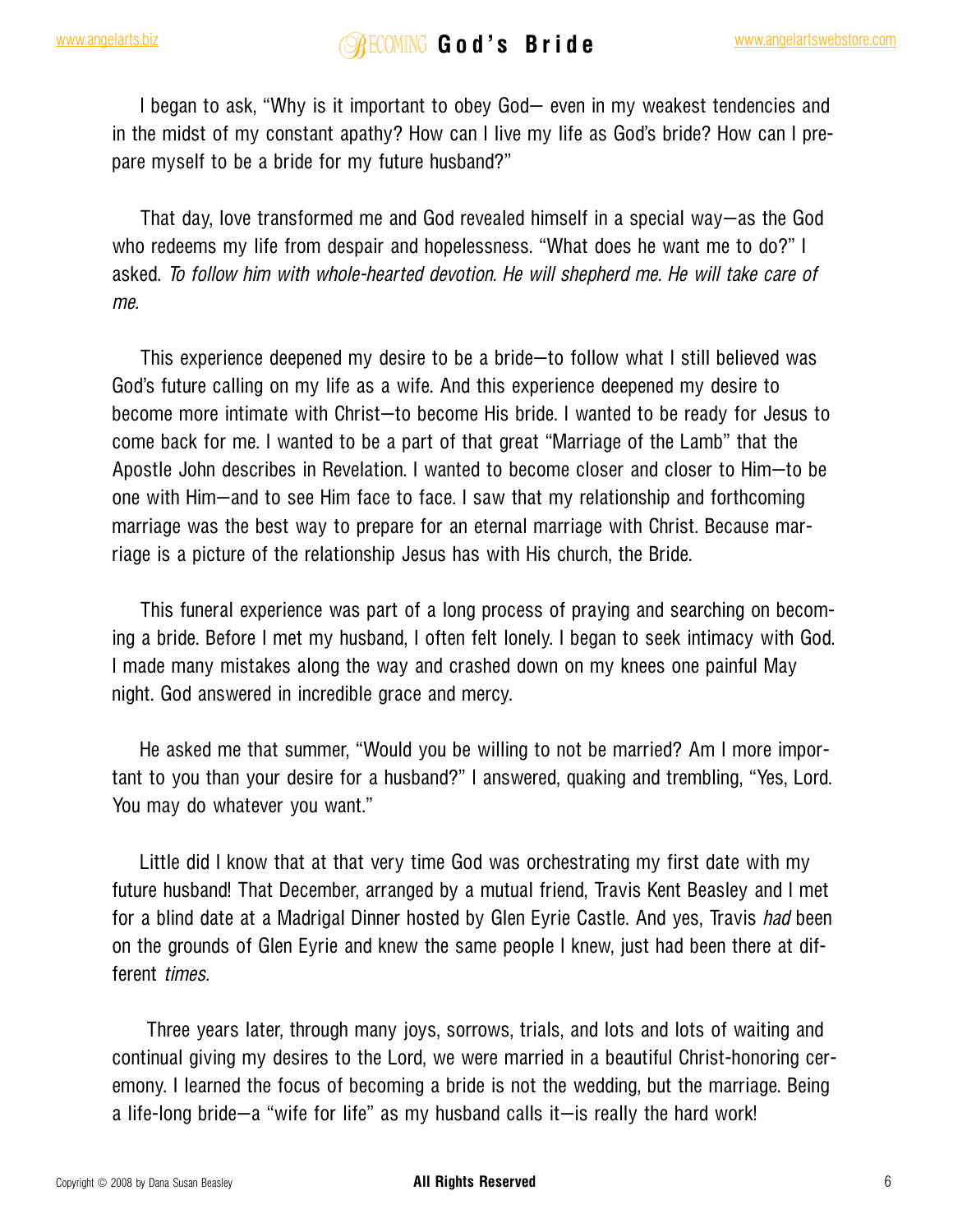| Where? |  |  |  |
|--------|--|--|--|
|        |  |  |  |
|        |  |  |  |
|        |  |  |  |
|        |  |  |  |
| When?  |  |  |  |
|        |  |  |  |
|        |  |  |  |
|        |  |  |  |
|        |  |  |  |
|        |  |  |  |
| Why?   |  |  |  |
|        |  |  |  |
|        |  |  |  |
|        |  |  |  |
|        |  |  |  |
|        |  |  |  |
|        |  |  |  |
|        |  |  |  |
| How?   |  |  |  |
|        |  |  |  |
|        |  |  |  |
|        |  |  |  |
|        |  |  |  |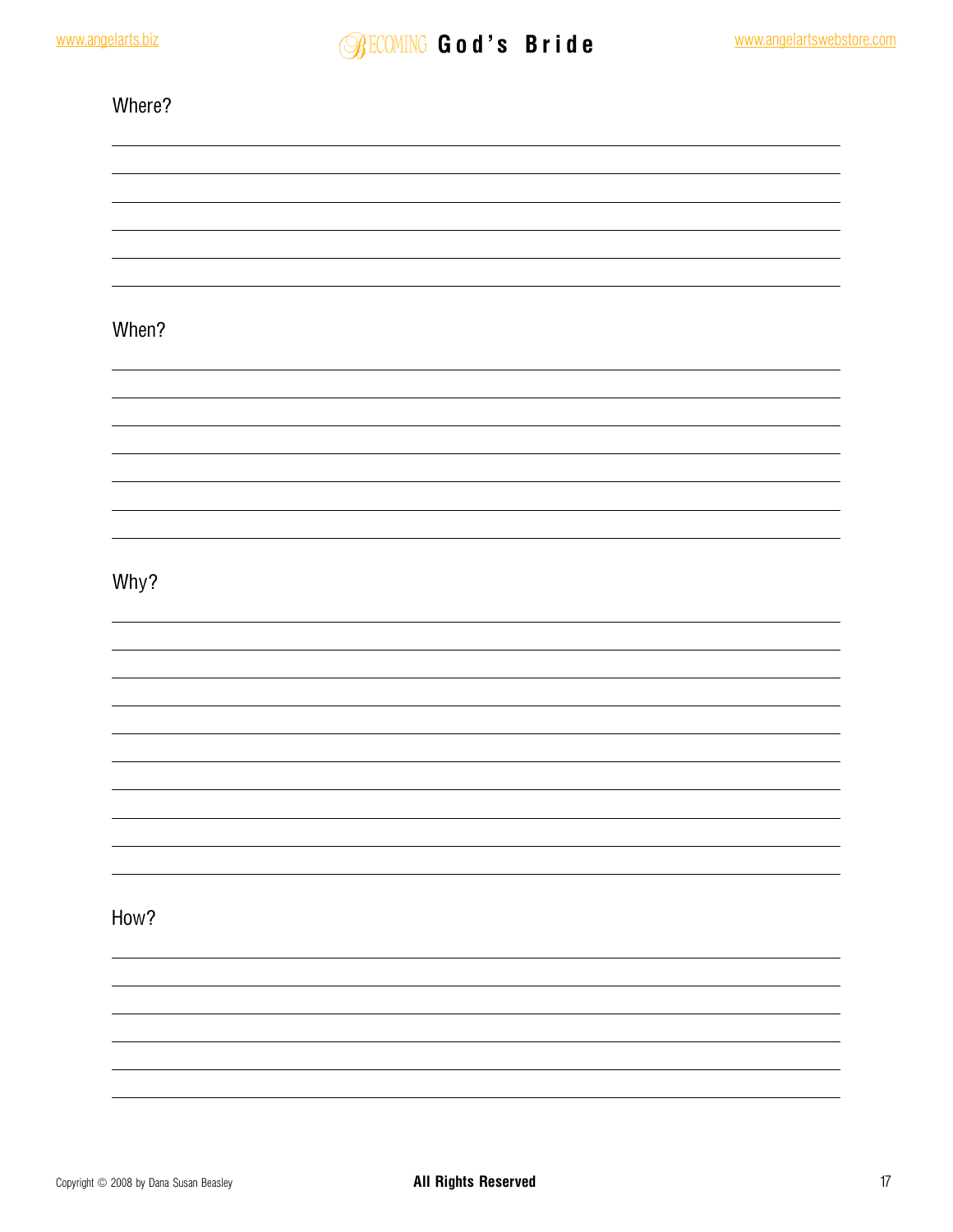Other details you notice

2. Write down key words that define or describe Jesus, our bridegroom (or husband), according to this passage.